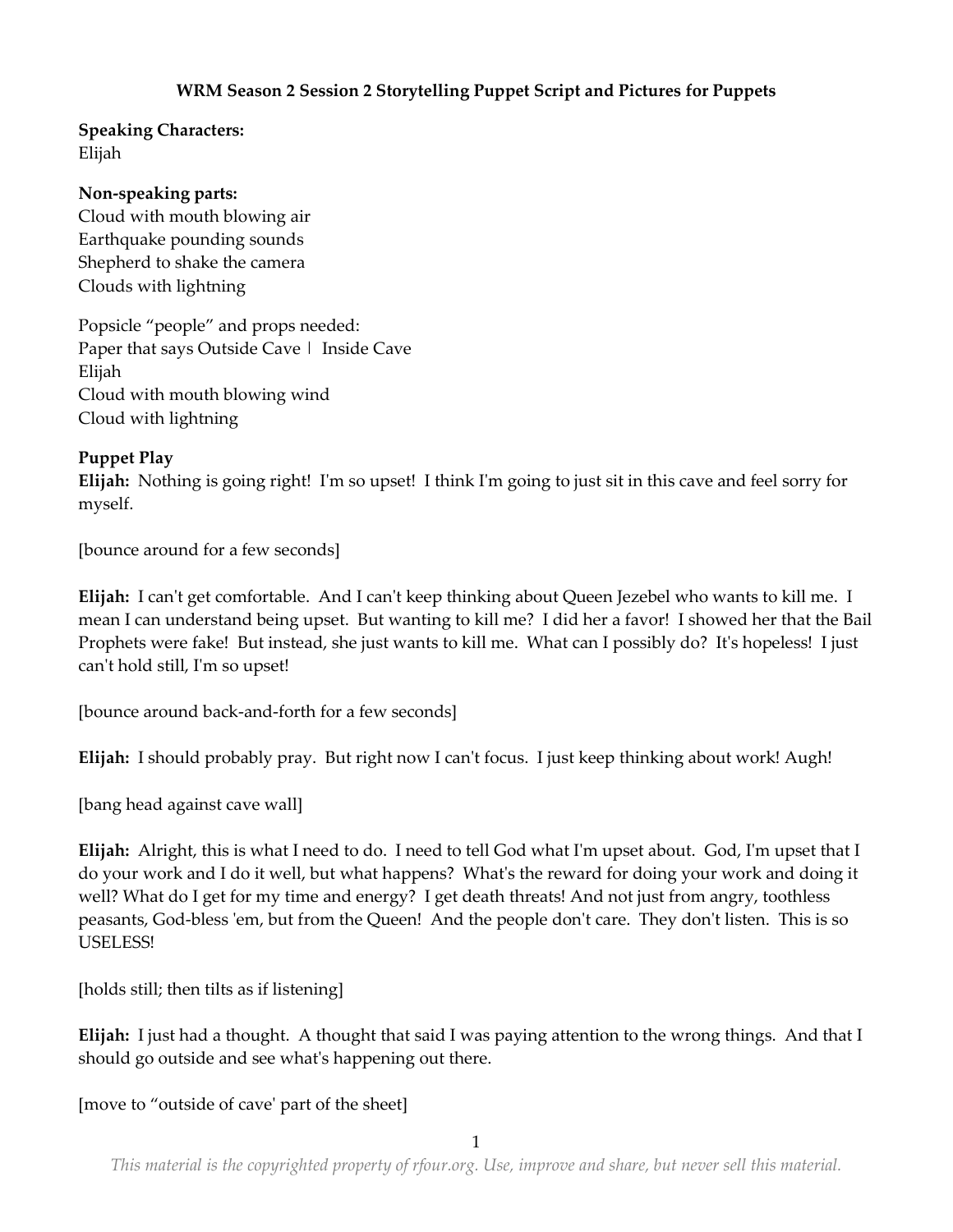**Elijah:** Alright! I'm outside the cave! What do you want to show me!

[Have a cloud with a mouth blowing move in front of Elijah. Have child making blowing sounds. Elijah tilts away from the cloud]

**Elijah:** Oh my! That is a strong wind!

[cloud goes away]

**Elijah:** I don't know what the point of that was

[Shake Elijah violently. Have student(s) pound on the stage. Have shepherd gently shake the camera.]

**Elijah** [gently pound on your own chest when talking to simulate talking in an earthquake]: Why is the earth shaking? Is the world ending? Could I be so lucky?

[earth stops shaking. Stop pounding on chest and on the stage. Stop shaking camera.]

**Elijah:** Rats. I guess I'm not that lucky!

[Hold up clouds with lightning bolts coming out of them. Have students yell "Boom" for thunder effects]

**Elijah:** Whoa! The sky is on fire!

[pull clouds down; stop with the thunder effects]

[Be absolutely still; Hold Elijah perfectly still for five seconds; then tilt him as if he is listening; hold for another 5 seconds]

**Elijah:** I feel peaceful, strangely enough. I can tell that God is present, has always been present with me. I feel thankful and give thanks for this day, even though I've been upset. I give thanks to God for this life I live. I give thanks that even though the people of Israel do not listen to me, I can still listen to God. I can tell that if I sit still now and be silent, I will receive thoughts from God.

[hold still for 5 seconds]

**Elijah:** Really? Are you sure? You want me to anoint Jehu? He's kinda ... tiny...

{hold still for another 5 seconds]

**Elijah:** Ok, I will go home and anoint the kings of Aram and Israel. And I will anoint the Elisha as my student. I am still not happy about the Israelites, but I am thankful to be able to have something to do other than run away. [bounces off-stage]